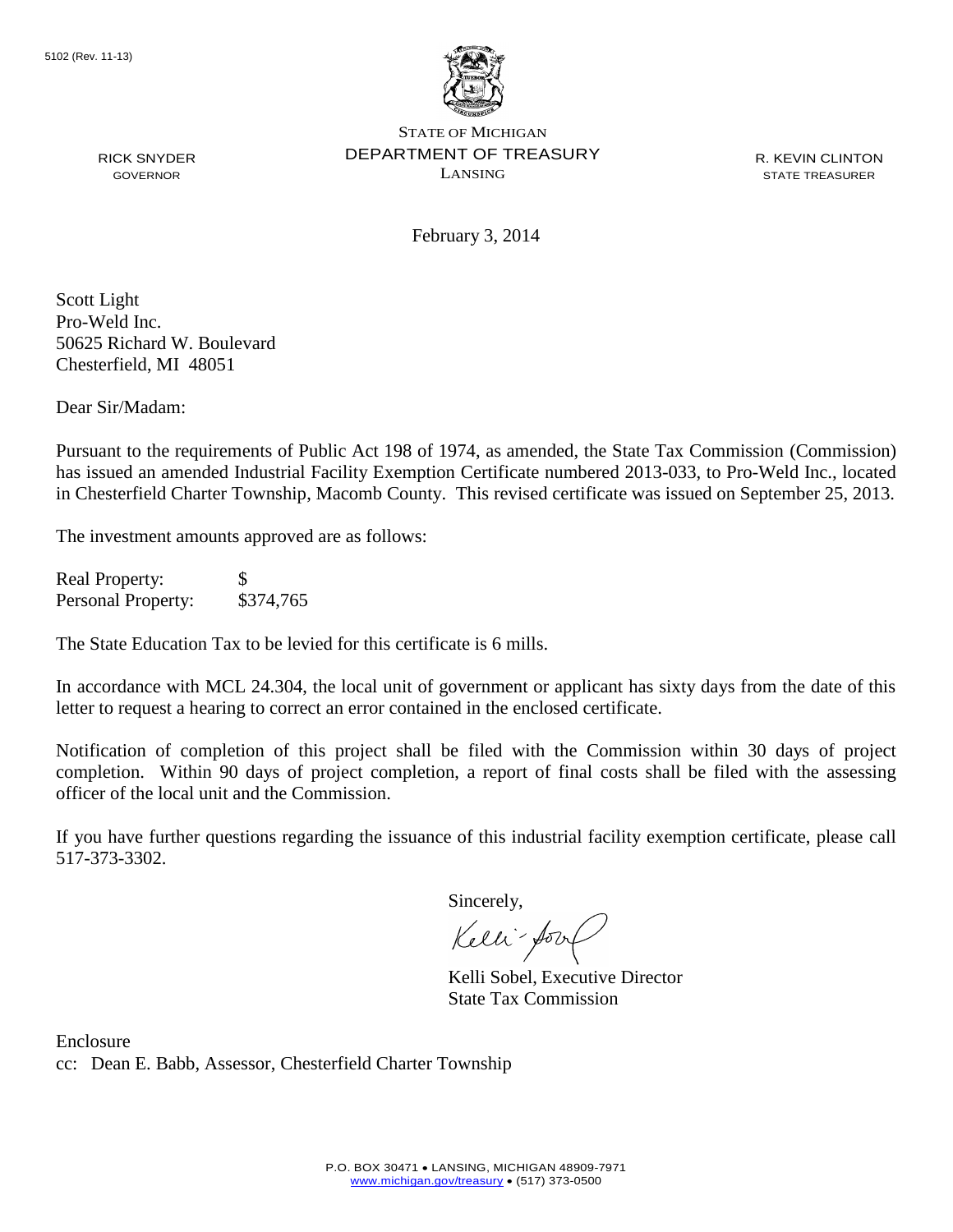## **Industrial Facilities Exemption Certificate**

New Certificate No. **2013-033 Amended**

Pursuant to the provisions of Public Act 198 of 1974, as amended, the State Tax Commission hereby finds that the industrial property, as described in the approved application, hereafter referred to as the industrial facility, owned or leased by Pro-Weld Inc., and located at 50625 Richard W. Boulevard, Chesterfield Charter Township, County of Macomb, Michigan, within a Plant Rehabilitation or Industrial Development District, is intended for the construction or installation of new industrial property, and complies with Section 9 and other provisions of the act.

Therefore, as provided by MCL 207.551 to 207.572, inclusive, the State Tax Commission hereby certifies the industrial facility as a **new industrial facility**.

This certificate provides the authority for the assessor to exempt the industrial facility for which this Industrial Facilities Exemption Certificate is in effect, but not the land on which the facility is located, from ad valorem taxation. This certificate further provides the authority to levy a specific tax known as the Industrial Facilities Tax.

This certificate, unless revoked by order of the State Tax Commission as provided by Public Act 198 of 1974, as amended, shall remain in force for a period of **0** year(s) for real property and **5** year(s) for personal property**;**

**Personal property component: Beginning December 31, 2012, and ending December 30, 2017.**

**The State Education Tax to be levied for the personal property component of this certificate is 6 mills, unless exempted by MCL 207.564(4) which was enacted with the creation of the Michigan Business Tax.\***

This Industrial Facilities Exemption Certificate is issued on **May 13, 2013**.

This amended Industrial Facilities Exemption Certificate is issued on **September 25 2013,** and supersedes all previously issued certificates.

A TRUE COPY ATTEST:

the S. Bureis Heather S. Burris

Heather S. Burns<br>Michigan Department of Treasury



 $882L$ 

Douglas B. Roberts, Chairperson State Tax Commission

\*Contact the local assessor for further clarification regarding the classification and tax applied to the personal property component of this certificate.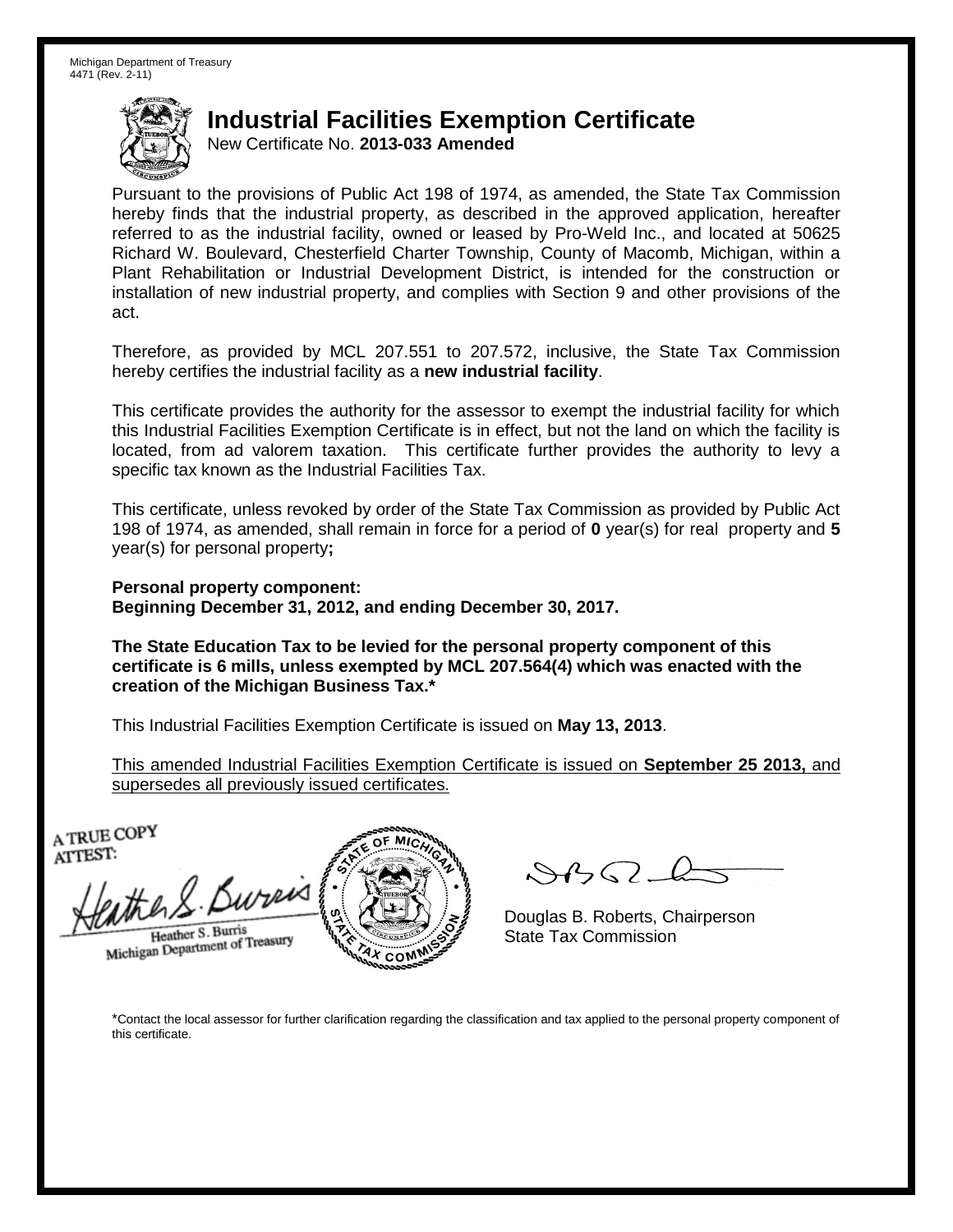

STATE OF MICHIGAN DEPARTMENT OF TREASURY LANSING

R. KEVIN CLINTON STATE TREASURER

February 3, 2014

Maja Udicki Warren Industries, Inc. 22805 Interstate Drive Clinton Township, MI 48035

RICK SNYDER GOVERNOR

Dear Sir/Madam:

Pursuant to the requirements of Public Act 198 of 1974, as amended, the State Tax Commission (Commission) has issued an amended Industrial Facility Exemption Certificate numbered 2013-035, to Warren Industries, Inc., located in Chesterfield Charter Township, Macomb County. This revised certificate was issued on September 25, 2013.

The investment amounts approved are as follows:

| <b>Real Property:</b> | \$.         |
|-----------------------|-------------|
| Personal Property:    | \$4,417,716 |

The State Education Tax to be levied for this certificate is 6 mills.

In accordance with MCL 24.304, the local unit of government or applicant has sixty days from the date of this letter to request a hearing to correct an error contained in the enclosed certificate.

Notification of completion of this project shall be filed with the Commission within 30 days of project completion. Within 90 days of project completion, a report of final costs shall be filed with the assessing officer of the local unit and the Commission.

If you have further questions regarding the issuance of this industrial facility exemption certificate, please call 517-373-3302.

Sincerely,

Kelli-Sort

Kelli Sobel, Executive Director State Tax Commission

Enclosure cc: Dean E. Babb, Assessor, Chesterfield Charter Township